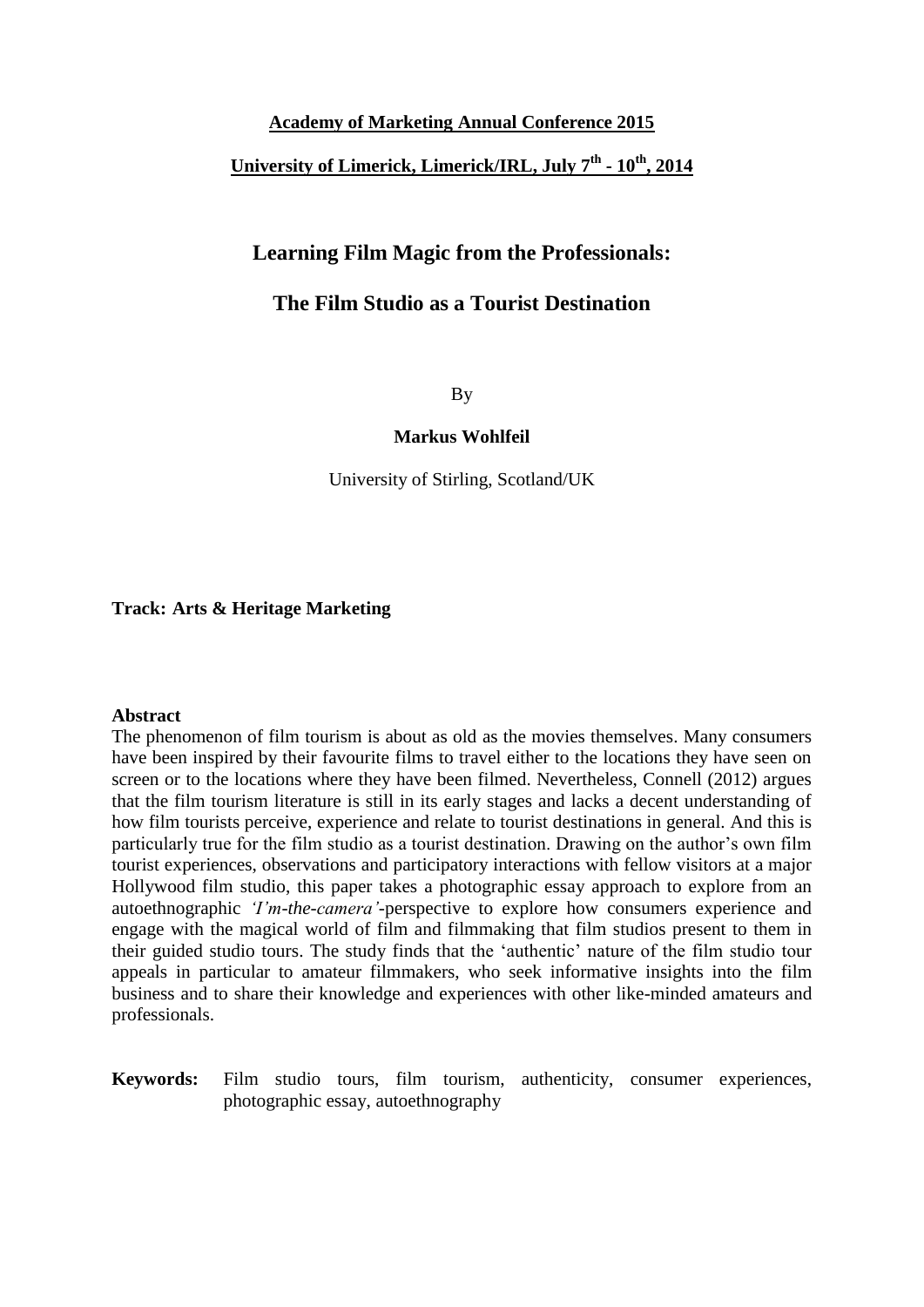#### **Learning Film Magic from the Professionals: The Film Studio as a Tourist Destination**

## **Introduction**

Since my early childhood, I have enjoyed watching films not only for their hedonic and/or aesthetic pleasure value (Holbrook & Hirschman, 1982). In fact, the magical world of film (Cousins, 2011) has always meant much more to me than just entertainment, as films provide me either with an exciting way to escape for a while the mundane reality of a dull and lonely life (Wohlfeil & Whelan, 2008) or even with a source of inspiration. But my fascination with film extends even further into the art of filmmaking and the film business itself. Apart from engaging in amateur filmmaking, this interest has also created an inherent desire to visit real film sets and film locations to see first-hand how films are made by the professionals. And I am not the only one. Film tourism is about as old as the films themselves (Barbas, 2001) and has grown into a global phenomenon, where consumers want to travel to the distant locations that they have seen on screen (Batat & Wohlfeil, 2009; Connell, 2005; Roesch, 2009) or visit film festivals, film premieres and film studios to catch a glimpse of "Hollywood glamour and magic" (Barbas, 2001; Kim, 2012). What is a rather recent development, however, is that around the world the previously reluctant film studios now seek to capitalise from the global film tourism by actively catering to this consumer demand with film-theme parks or guided studio tours. While film-theme parks, such as the Universal Studios resorts in Hollywood, Orlando and Tokyo or the Disney theme parks, are designed to provide consumers with an audio-visual environment in which the fictional worlds of film texts (narrative, settings, plots and characters) are recreated as film-themed rides, shows, restaurants, shops and sceneries, guided film studio tours offer the visitor informative insights into the actual art of filmmaking and the industrial production process of a working film studio.

In her detailed literature review of the film tourism literature, Connell (2012) argued that we still lack a general understanding of how visitors perceive, interact, experience and relate to on-site film tourism destinations. Because her observation is especially true for guided film studio tours, the current development in the film industries presents us with some interesting questions: What inherent consumer needs and desires do film studios really cater to with their guided film studio tours? What kind of film tourists are film studio tours really appealing to? And how do consumers actually experience, interact and relate to the guided film studio tour? In this paper, I take a photographic essay approach to explore from an autoethnographic *"I"mthe-camera"*-perspective (Holbrook, 1998, 2006; Houston & Meamber, 2011) how consumers experience and engage with the magical world of filmmaking that film studios present to them in their guided studio tours. Drawing on my own film tourist experiences, field observations and participatory interactions with fellow visitors at a major Hollywood film studio, I shall thereby examine how the film studio offers consumers like me the (controlled) opportunity to gain first-hand insights into the industrial film production process.

## **The Film Studio as a Tourist Destination**

Film tourism is nearly as old as the film industry itself (Barbas, 2001). Ever since the birth of the movies over a century ago, many consumers have experienced and often followed up on their desire to visit those very locations that either they have seen on screen in their favourite films or TV shows (Batat & Wohlfeil, 2009; Beeton, 2005; Connell, 2005; Roesch, 2009) or where those films have been made (Buchmann, Moore & Fisher, 2010; Couldry, 1998). Indeed, although Hollywood barely born in the sparsely-habited mangrove fields near Los Angeles, thousands of male and female film fans travelled throughout the 1910s and 1920s to Los Angeles with the desire to see first-hand how their favourite films are made and to catch a glimpse of *"Hollywood glamour"* (Thorp, 1939). But with them came thousands of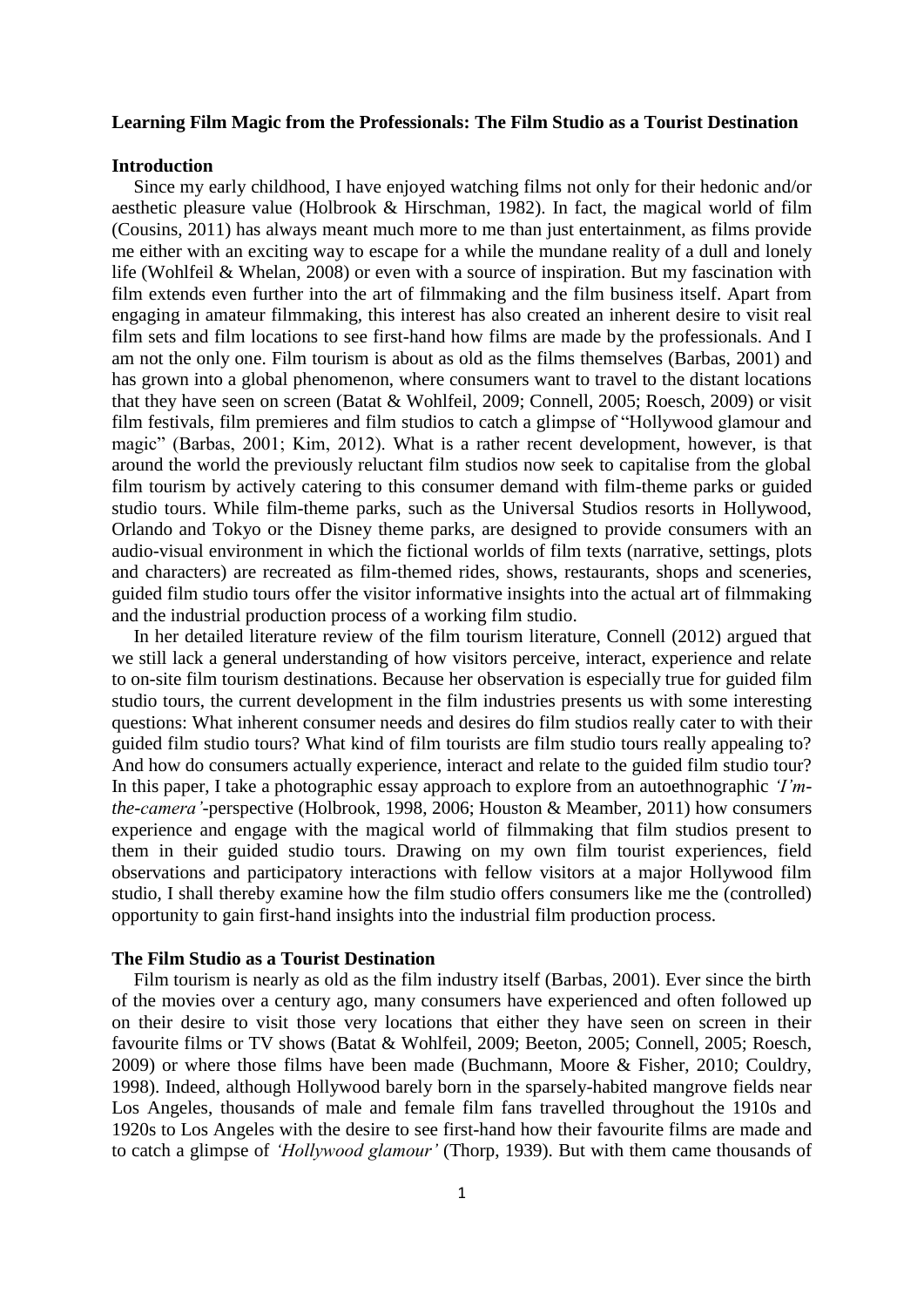young girls as well, who had left their families and moved alone to Hollywood in the hope of a film career that seemed to promise fame, glamour and, especially, economic independence (Barbas, 2001; Gabler, 1998). This quickly invited social reformers such as the Christian Temperance Union to accuse the film industry of promoting promiscuity, questionable morals and vice (Barbas, 2001; Munsterberg, 1916; Thorp, 1939). Under political pressure, the early film moguls reluctantly responded by introducing their guided film studio tours from 1912 onwards to tackle those problems head-on. By taking visitors on guided tours around the film sets and backlots, the Hollywood studios could prove to their critics that the film industry has the same moral values and ethics as any other industry (Epstein, 2005; Freedland, 2009). In addition, film fans and aspiring actresses could satisfy their curiosity by observing how films are made and witnessing with their own eyes that filmmaking is in reality less glamorous and involves mainly a lot of pretty hard work (Barbas, 2001).

By the 1920s, the film studio tours had finally evolved into very popular tourist attractions beyond Hollywood. The German UFA-Studios in Berlin were also required to offer guided studio tours on the weekends to appease the hundreds of film fans gathering everyday outside their gates (Kreimeier, 1996). The film studio tour also began to play an important marketing role for the film moguls of the Hollywood studio era. In addition to spending one day per week reading fan mail, studio executives like Carl Laemmle, Samuel Goldwyn, Jack Warner, David O. Selznick, Cecil B. DeMille or Irvin Thalberg viewed their studio tours as a vital means of having *"a close ear to the voice and pulse of the audience"* (Barbas, 2001, p.139) and fostering strong emotional bonds between consumers and their studio brand long before *"relationship marketing"* became a buzz word in marketing literature. However, despite their popularity and marketing value, the initial curtain call for the film studio tours eventually came in 1929 when the arrival of sound made their continuation impossible (Gabler, 1998).

Nevertheless, the film studio tour should experience a comeback since the 1960s. After the legally enforced breakup of the Hollywood studio system in the 1950 led to major industrial changes and severe economic pressure within the film business (Epstein, 2005), a new generation of film studio executives turned the major Hollywood studios into clearing-houses that seek to maximise profits by commercialising their intellectual film properties, which are obtained either via in-house film productions or via the acquisition of the distribution rights for independent films (Epstein, 2012; Kerrigan, 2010). This includes the distribution of films to cinemas and auxiliary markets (i.e. TV, VHS/DVD or VoD) and the licensing of individual film text elements for suitable merchandising (Hennig-Thurau, Henning & Sattler, 2007; Kerrigan, 2010). Therefore, when Disney Corp. took the lead and began in the 1950s to commercialise their intellectual film properties as themed attractions in their film-theme park resorts, Universal Studios and a few others followed soon. But even though the popularity and mass appeal of film-theme parks has proven to be a profitable means of offsetting their declining income from traditional markets, many film studios like Columbia TriStar, Warner Brothers or Paramount have opted instead for reviving the guided film studio tour. And, since the late-1990s, these once reluctant film studios now seek to appeal to the growing film tourism market by actively promoting their studio tours as tourist attractions to consumers.

Yet, film tourism has only in recent time received a growing interest in the marketing and tourism literature (Connell, 2012). The early studies in film tourism (Riley & van Doren, 1992; Schofield, 1996; Tooke & Baker, 1996) have looked primarily at the potential that the accidental or deliberate *"product placement"* of cities or landscapes in films may have for the marketing of tourist destinations. But the scholarly discourse soon moved towards a critical debate about the economic, social and cultural implications that such film tourism may have for affected communities and locations (Connell, 2005; Hahm & Wang, 2011). And as film productions, for either financial or artistic reasons, often use alternative locations to stand in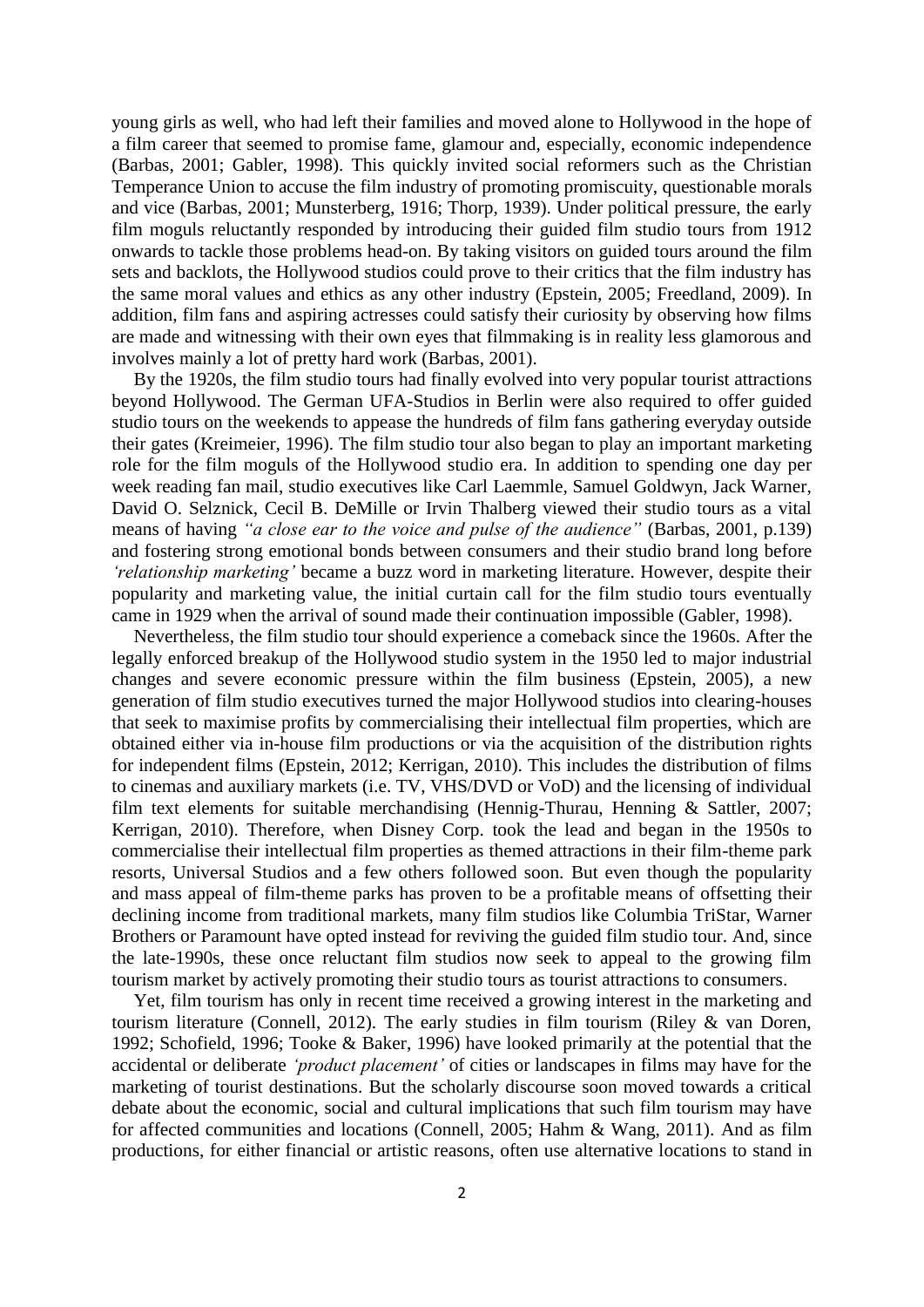as film sets for the *"real"* or fictional locations depicted in the movie, the critical film tourism discourse has also begun to look at the issue of authenticity and the *"authentic tourist experience"* (Buchmann et al., 2010; Connell & Meyer, 2009; Roesch, 2009). For example, New Zealand famously stood in for Middle-Earth in Peter Jackson"s *"Lord of the Rings"*- and *The Hobbit'*-films that have attracted thousands of film tourists to go on organised "Middle-Earth"-visitor tours ever since (Buchmann et al., 2010), while the Wicklow Mountains in Ireland served as film sets for the battles at Stirling, Falkirk and Bannockburn in the film *'Braveheart'*. The critical debate, therefore, looks at the existential questions of what exactly constitutes an *"authentic tourist experience"* in the first place, when the tourist destination is a world of make-believe. Similar questions have also driven the critical discourse surrounding the Disney theme parks ever since the first ones in Orlando and Anaheim opened in the 1950s. Critical scholars have been concerned with the questions of whether and how consumers might be duped into mistaking Disney"s themed (and *"sanitised"*) hyper-realities for authentic representations of reality (Bettany & Belk, 2011; Costa & Bamossy, 2001; Houston & Meamber, 2011; Johnson, 1981). But as Connell (2012) argues, the literature still lacks a general understanding of how consumers perceive, interact, experience and relate to on-site film tourism destinations in the first place. And unless they happen to be the unique film set for a very specific popular soap opera with a loyal following (Couldry, 1998; Kim, 2012), this observation is especially true for the film studio tour as a tourist destination.

## **Methodology**

This paper takes a photographic essay approach to explore from an autoethnographic *T*<sub>m</sub>*the-camera"*-perspective (Holbrook, 2005, 2006; Houston & Meamber, 2011; Scarles, 2010) how consumers perceive, experience, interact and relate to the magical world of filmmaking that the film studio presents to them during the guided film studio tour. The present study was conducted at the Warner Brothers Studio Tour in Burbank/LA, in which I took part as a genuine film tourist during a short vacation in Hollywood in 2008. My personal experiences, observations and conversations with fellow visitors and staff members were recorded during the visit as a series of photographs and field notes. Due to an earlier research project, I was still in the habit of collecting my detailed experiences and observations as hand-written field notes in an A6 notebook diary on-site either at the time of occurrence or as soon as the opportunity arose (i.e. after a walk). Furthermore, I collected 40 useable photos for data analysis. While the use of photographs in marketing and consumer research is not new (Basil, 2011), their role is often limited to supporting ethnographic observations as *objective* visual proof (Haisley, McGrath & Sherry, 1991; Houston & Meamber, 2011) or as auto-driving devices to elicit consumer responses on their own behaviour (Heisley & Levy, 1991; Scarles, 2010). The autoethnographic *"I"m-the-camera"*-perspective, on the other hand, ascribes two simultaneous roles to photographs (Holbrook, 2005, 2006). Firstly, they provide an objective representation of the reality that the researcher has observed (their *"content"*). Secondly, they are also subjective representations of the researcher"s personal gaze and experiences, which reveal themselves in the way how the individual has captured and framed the observed in the picture (its *"focus"* and *"composition"*). Hence, the photos were analysed hermeneutically in relation to their *"content"*, *"focus"* and *"composition"*. First, they were reviewed regarding their objective depiction of what exactly I observed during my visit. Then, they were interpreted in terms of what the camera angles, framing and figure-ground compositions (i.e. what is the picture's central focus, what is pushed to the background and what has been excluded) reveal about my subjective experiences as a visitor. The field notes were examined in a similar way and brought into context with the photos to allow for a coherent narrative to present itself iteratively from the data analysis. The following essay summarises the findings.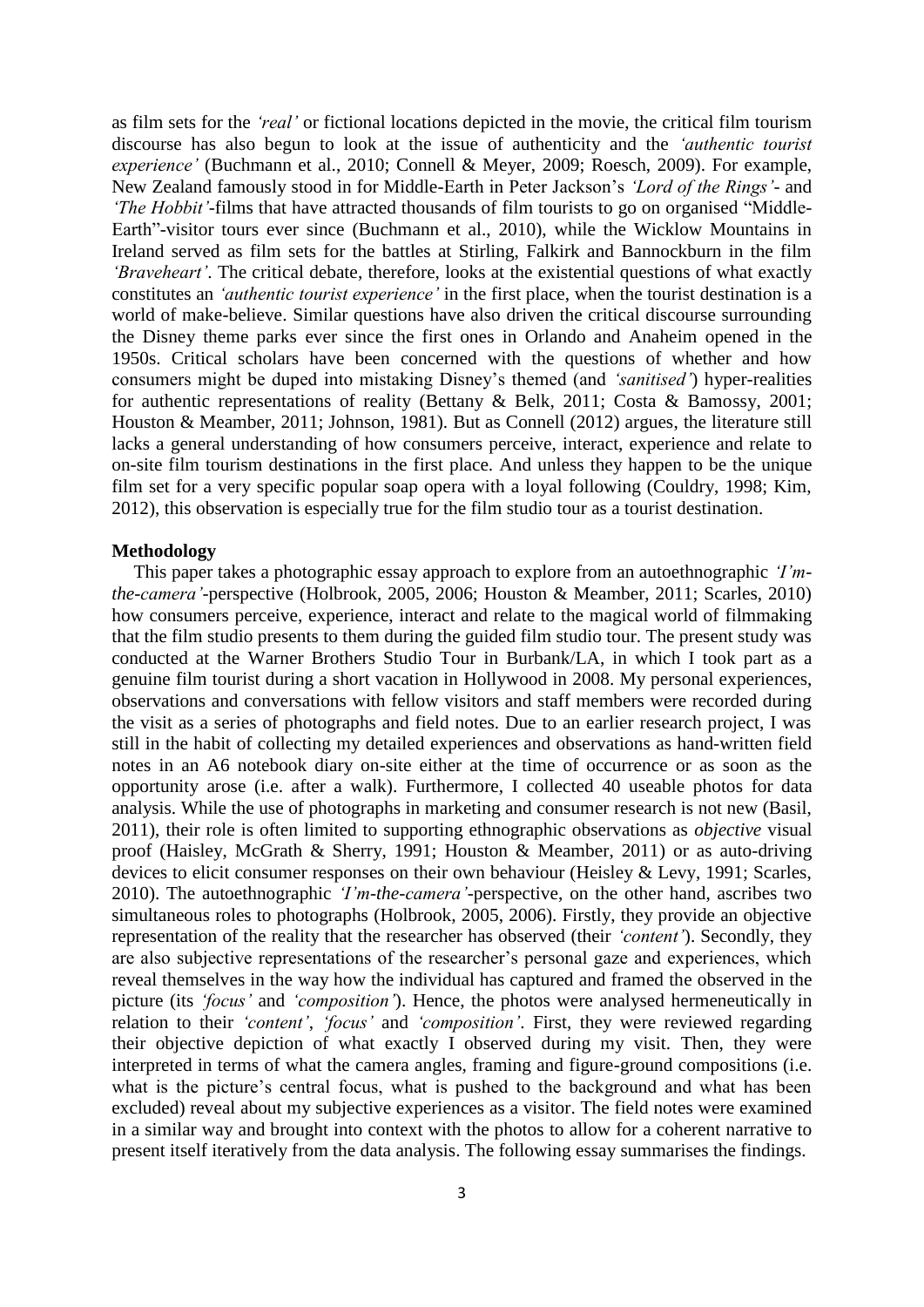## **Taking the Warner Brothers Studio Tour (Burbank/LA)**

Ever since Jack Warner moved the Warner Brothers Studios in 1918 from its first location on Sunset Boulevard to its current site in Burbank, the film studio has invited interested film tourists to take their elaborate studio tour. Nowadays, the guided Warner Brothers Studio Tour leads visitors for 2-3 hours around the actual soundstages and backlots of a real working film studio. The tour starts every hour from the reception/visitor center at the studio gates that also serves as the main retail outlet for Warner Brothers-themed merchandise. From here, visitors are picked up in groups of 10-14 by a personal guide and his cart-tram driver. Since the next tour group was already full when I arrived at 2.30pm to buy a ticket for \$15, I had to book a place with the following tour instead, which was scheduled for 4pm. The long wait for my tour to begin, however, turned out to be quite fortunate. While waiting in front of the visitor center, I could experience first-hand the meaning of *"working studio"*. A film crew were just shooting an opening scene for one of Warner Brothers' TV crime dramas in the car park and, like a few other waiting visitors watching them, I was asked to stand in as an extra. What was particularly interesting and became even more apparent during the studio tour itself was how film crews, with a little bit of imagination, can turn virtually anything on the studio grounds into a film backlot standing in for the real locations. Indeed, an office building for HR and accounting staff is transformed into an airport, as done for the film *The Terminal*, while a car park is quickly turned into a street along New York's Central Park – as it was the case of my own film shoot experience. Provided with a smart jacket and an attaché case, my role was basically to walk up and down the "street" looking busy.

When the studio tour started at 4pm, my group of 12 visitors was led into a small cinema in the visitor center, where a 30-minutes film introduced us to the history of Warner Brothers. Afterwards, our tour guide picked us up from here to get the show on the road. The personal guide – who usually is a scriptwriter, camera assistant, editor, sound engineer or art designer employed by the film studio – had a free hand in showing us whatever soundstages, backlots and other areas he thought were interesting to us or visitors were asking for. Toward that end, he was constantly informed via walkie-talkie which areas of the studio were free to visit and which ones were closed off by on-going film productions. Every WB studio tour, therefore, is different. Sadly, video-filming is prohibited and taking photos is restricted to a few areas. Our cameras were therefore locked into a safe on the cart-tram and handed out at those places, where we were allowed to use them. The tour guide explained to us a) that the art directors generally hold the full copy-rights for their set designs and b) that taking photos may interfere with film shots. Anyway, the first place we visited was the central backlot of a small US town"s marketplace, which is seen among others in *Gilmore Girls*. There, we were able to watch from a safe distance how a scene for a TV show was shot. Next, we were introduced to two different types of soundstages. First, we were on the set of *Two and a Half Men* on their day-off, which represents the live-audience set common for the ½-hour TV sitcom format. This was followed by two typical soundstages used for films and TV dramas. Here, we were shown how flexible the film set is built to enable filming a scene from various camera angles without the film audience ever noticing any differences.

The first stop, where we were eventually allowed to take photos, was the storage room for purpose-built cars and other unique props, which was like entering a cave full of treasured film memories, as shown in Photo 1 and 2. A particularly great experience for all visitors was being able to play with a bluescreen. And as a reminder, each visitor was given a free digital photo (Photo 3) with the Hogwarts Express from the *Harry Potter* films. Following up on the popularity of the previous soundstages with the visitors, our tour guide led us to an old soundstage. Here, we were allowed to take photos of the heritage-protected set design of the hit sitcom *Friends*, which Warner Brothers is not allowed to dismantle. None of us could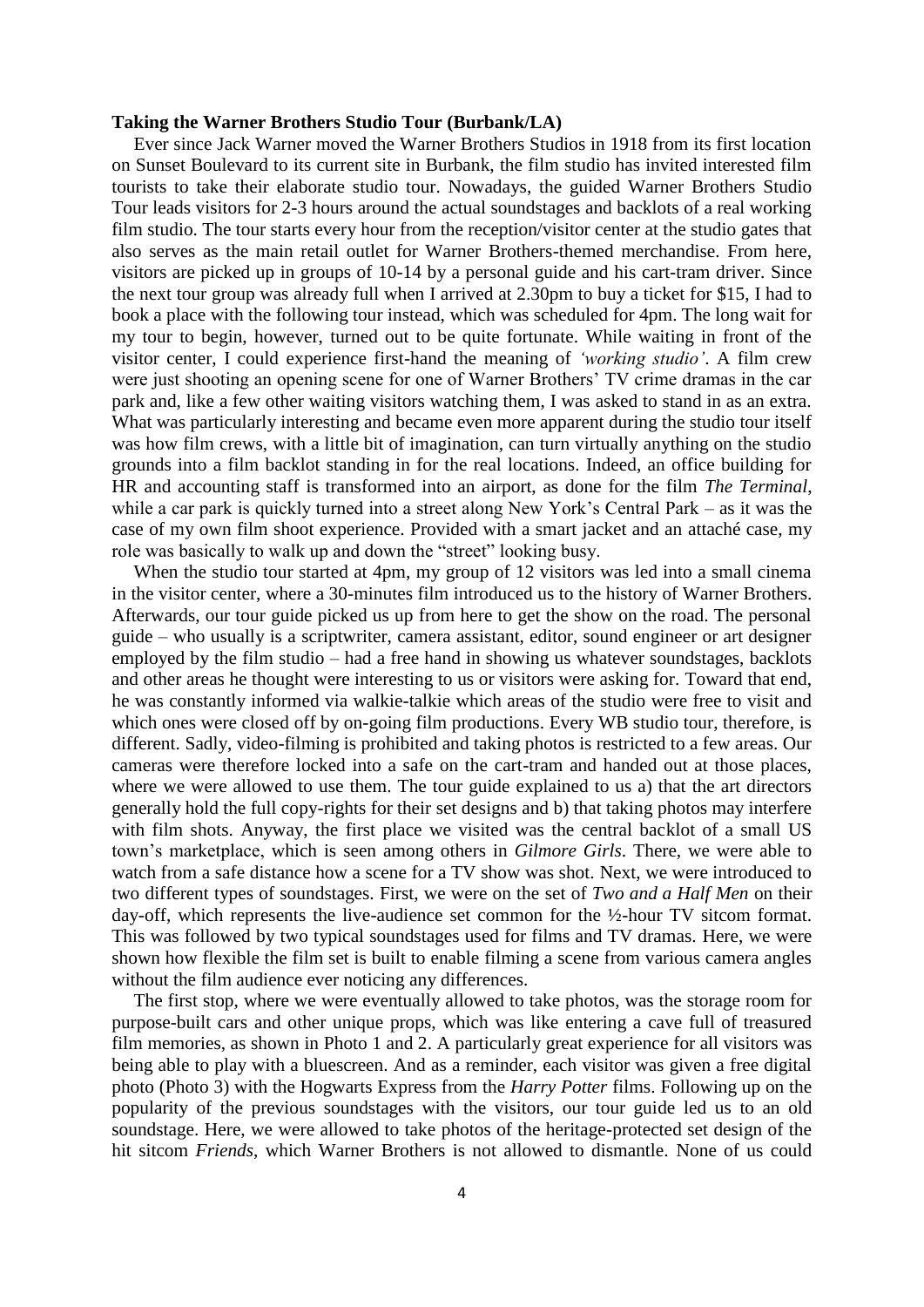resist the temptation to be photographed on the famous couch (Photo 4). Partially on foot, the tour went on through the backlots, which every one of us found pretty amazing and which we were allowed to photograph. Photos 5 and 6 reflect my gaze at the inner-city backlot that serves as the background for various outdoor shots in most Warner Brothers films. Here, we learned how these street settings can with a few adjustments replicate virtually any city in the world throughout all possible historical ages and future settings.

Guide: *"We always use the same backlots for all films. If you look carefully, the streets here will be very familiar to you… It"s like Lego; the art directors attach a design to the facades and the streets look like NYC or Chicago in the 1930s or like London in Tudor times or like Gotham City… But only the outdoor scenes are shot here. All indoor scenes are filmed on soundstages."*

The other backlots we visited included an American suburbia, where films like *The Burbs* or *Home Alone* among many others have been shot, and the forest-and-lake backlot used in many adventure, war and horror films. Similar to the inner-city backlot, the suburbia backlot (Photo 7) includes mainly facades of buildings for outdoor/street shots. Only a few individual houses have a room built in to allow the camera capturing a view from the street into that house, while all indoor shots are filmed on soundstages. The forest-and-lake backlot, on the other hand, is mainly a "nature" resort with a few individual cabins (i.e. the one seen in Photo 8) that can be turned into a farm, a diner, a petrol station or even a holiday camp. The lake has an adjustable water flow, so that it can simulate a lake, a river or even a beach (i.e. in *The Beach*). For us, it was interesting to learn that the film studios actually not compete against, but cooperate with each other and share their respective backlots, as the following exchange between our tour guide and a fellow visitor reveals:

| Guide:         | This forest path was used among others for the T. Rex chase                                                                |
|----------------|----------------------------------------------------------------------------------------------------------------------------|
|                | scene in Jurassic Park.'                                                                                                   |
| Male $(30s)$ : | 'But Jurassic Park was made by Universal Studios. Why would                                                                |
|                | they film here? Aren't you supposed to be competitors?'                                                                    |
| Guide:         | 'It's a paradox, I know. But the truth is that the film studios<br>always share their backlots with each other. Columbia's |
|                |                                                                                                                            |
|                | Spiderman was filmed here, too. Some Warner films are                                                                      |
|                | currently shot at Paramount, while'                                                                                        |

During the entire time, the Warner Brothers Studio Tour was characterised by an informal atmosphere that allowed for on-going social interactions both among the visitors and with the guide. These conversations made it obvious that the visitors in my studio tour group ranged in age from 13 to the late-50s, were overall well-educated and seem to come from a middleclass background. But, more importantly, none of them was really interested in Hollywood"s mythical glamour. Instead, just like me, every single one of them had a keen interest in film production, some background knowledge of the film industry and certain personal experiences in amateur filmmaking that was especially evident in their displayed ownership and familiarity with (semi-)professional film equipment. Encouraged by the studio tour"s informal nature, all visitors (incl. a 13-year old girl who was very skilful with her DSLR camera) enjoyed sharing stories about their personal experiences with specific camcorder models, editing software and filmmaking practices with each other and the tour guide.

Female (13): *"I just got a Sony HVR cam and I need a good editing software now. Which one is better? Final Cut or Premiere Pro?"*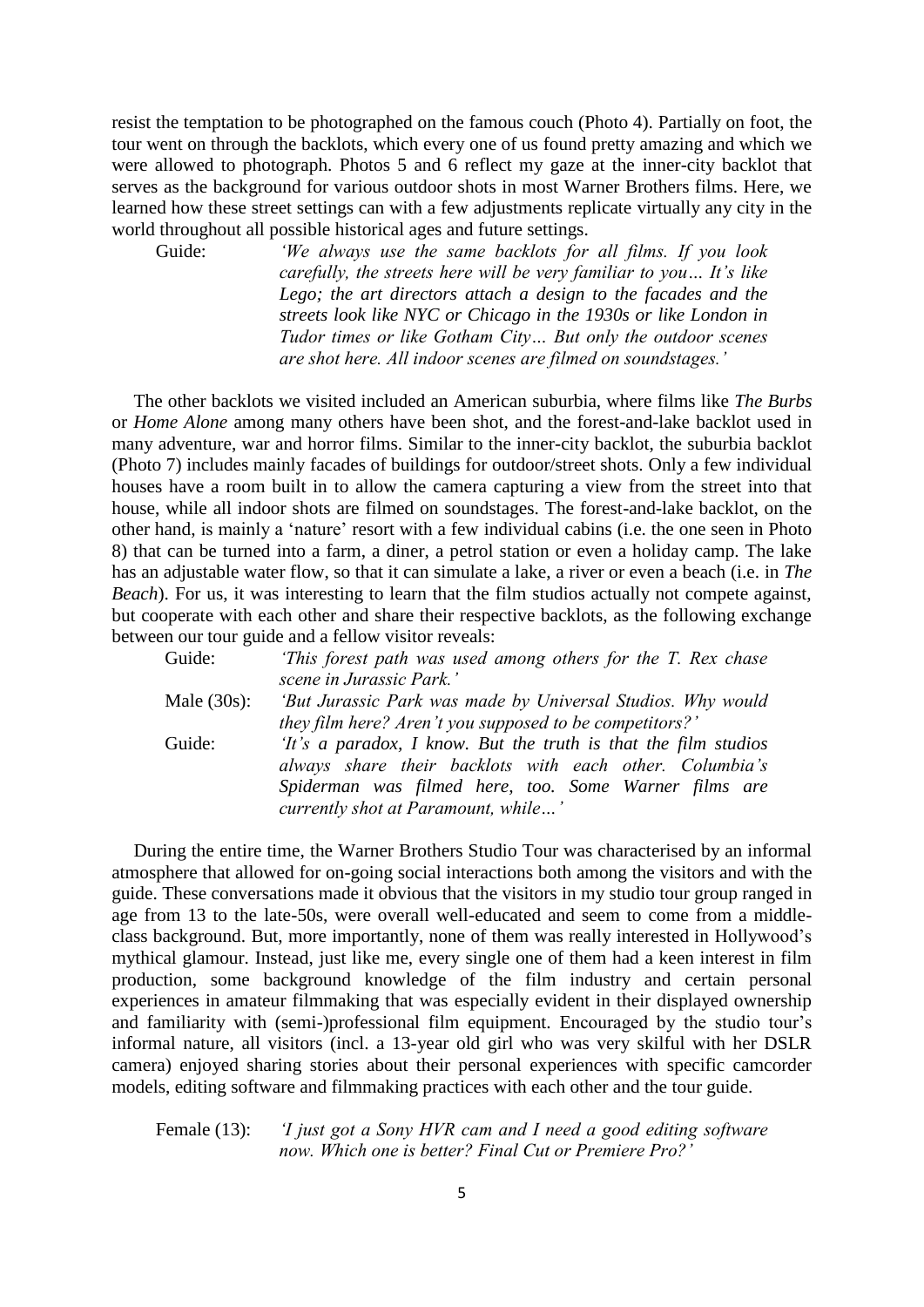| Guide:         | 'Truth is there's absolutely no difference between them. Editors        |
|----------------|-------------------------------------------------------------------------|
|                | use both of them equally. It's mainly a question of whether they        |
|                | prefer Mac or PC.'                                                      |
| Male $(50s)$ : | I bet, digital technology is making filmmaking easier and much          |
|                | cheaper these days'                                                     |
| Guide:         | 'It makes things easier for editors, definitely, and allows them        |
|                | more creative opportunities. But cinematographers and directors         |
|                | still prefer film. Better colours, better feel! But with film, a lot of |
|                | expensive footage ends up in the $bin-$ and producers hate that!'       |

After nearly 3 hours, the tour returned eventually to its starting point at the visitor center and concluded with the opportunity to buy some Warner Brothers-themed merchandise. But the informal conversations with the tour guide and among the visitors continued for another half an hour after the official conclusion of the studio tour. Like all the fellow visitors in my group, I found the Warner Brothers Studio Tour to be much more exciting, informative and memorable than its orchestrated and standardised counterpart at Universal. In fact, we all shared mixed feelings about the Universal Studios theme park, which – strangely enough – each of us had already visited previously. But then again, the film tourists taking the Warner Brothers Studio Tours looked for different experiences than those at Universal's theme-park.

#### **Concluding Discussion**

The photographic essay has revealed some interesting insights into how film tourists perceive, experience, interact and relate to the guided studio tour of a working film studio. Of particular interest is hereby the issue of *"experienced authenticity"*. Unlike earlier studies on film tourism related to specific film texts (Buchmann et al., 2010; Couldry, 1998), consumers taking the Warner Brothers Studio Tour do not feel the need to negotiate the authenticity of their tourist experiences with a visited inauthentic representation (simulacrum), *because* they *"know"* that the working film studio they are visiting is the real deal – and not just a mere representation of a film studio. Visitors are shown in small groups around the actual film sets, soundstages, backlots and many other less glamorous but interesting technical facilities by a knowledgeable employee in an interactive, flexible and personalised manner that *"just feels"* genuine and authentic to them. More importantly, the photographic and field note data clearly show that the guided film studio tour appeals especially to film tourists with a keen interest in the art and craft of filmmaking and the film business, who seek informative insights from the professionals into the nitty-gritty side of the film industry. Many of these film tourists tend to be very knowledgeable about filmmaking and to have some practical experiences as amateur or hobby filmmakers, which is made evident by the semi-professional camcorders and DSLR cameras that every one of my fellow visitors carried with them. The studio tour's interactive and informal nature enables them to share their personal experiences with (semi-)professional film equipment (i.e. specific camcorder models and/or editing software) and filmmaking practices with each other, the tour guide and other professionals they may meet during the tour. Similar to Buchmann et al."s (2010) findings, the tour guide is thereby ascribed the role of the *"facilitator"*, whose knowledgeable enthusiasm as a *"fellow filmmaker"* and *"kindred spirit'* is appreciated by visitors as key to their enjoyment of the studio tour. But although the visitors have expressed a strong desire for continuing the dialogue among *"fellow filmmakers"* beyond the studio tour itself, film studio executives have unfortunately made no effort to take advantage of this opportunity besides the obligatory sale of branded memorabilia. Instead of providing an interactive social platform that enables interested amateur filmmakers to interact with professional filmmakers, they seem to be keen on keeping the producer-customer divide.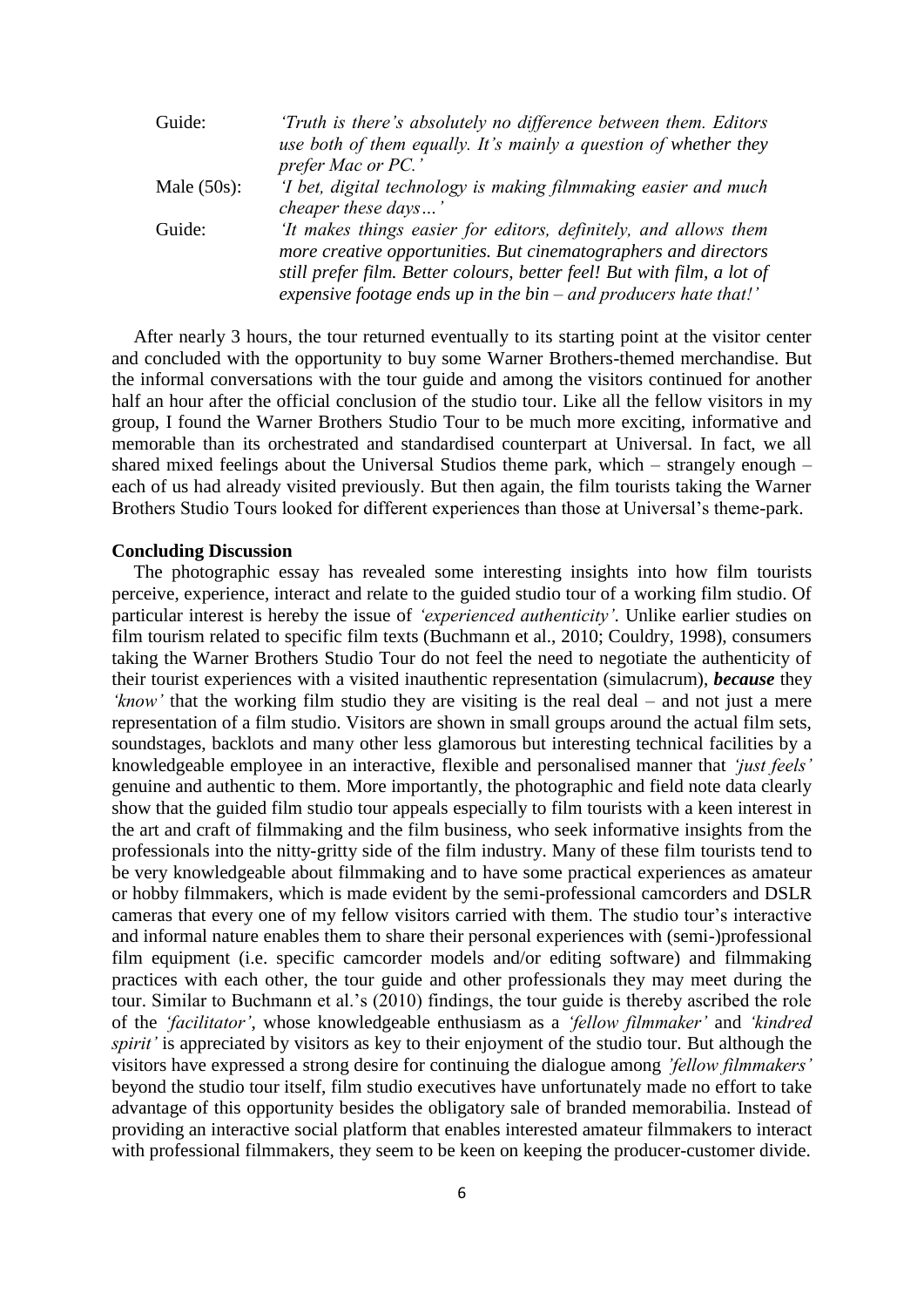### **References**

Barbas, S. (2001). *Movie Crazy: Fans, Stars and the Cult of Celebrity*. New York: Palgrave.

- Basil, M. (2011). Use of Photography and Video in Observational Research. *Qualitative Market Research: An International Journal*, 14(3), 246-257.
- Batat, W. & Wohlfeil, M. (2009). Getting Lost 'Into the Wild': Understanding Consumers' Movie Enjoyment through a Narrative Transportation Approach. *Advances in Consumer Research*, 36, 372-377.
- Beeton, S. (2005). *Film-Induced Tourism*. Clevedon: Channel View.
- Bettany, S. & Belk, R. W. (2011). Disney Discourses of Self and Other: Animality, Primitivity, Modernity and Postmodernity. *Consumption, Markets & Culture*, 14(2), 163- 176.
- Buchmann, A., Moore, K. & Fisher, D. (2010). Experiencing Film Tourism: Authenticity & Fellowship. *Annals of Tourism Research*, 37(1), 229-248.
- Connell, J. (2005). Toddlers, Tourism and Tobermory: Destination Marketing Issues and Television-Induced Tourism. *Tourism Management*, 26, 763-776.
- Connell, J. (2012). Film Tourism: Evolution, Progress and Prospects. *Tourism Management*, 33, 1007-1029.
- Connell, J. & Meyer, D. (2009). Balamory Revisited: An Evaluation of the Screen Tourism Destination-Tourist Nexus. *Tourism Management*, 30, 194-207.
- Costa, J. A. & Bamossy, G. J. (2001). Le Parc Disney: Creating an "Authentic" American Experience. *Advances in Consumer Research*, 28, 398-402.
- Couldry, N. (1998). The View from Inside the 'Simulacrum': Visitors' Tales from the Set of Coronation Street. *Leisure Studies*, 17, 94-107.
- Cousins, M. (2011). *The Story of Film: An Odyssey*. London: Anova Pavilion.
- Epstein, E. J. (2005). *The Big Picture: Money and Power in Hollywood*. New York: Random House.
- Epstein, E. J. (2012). *The Hollywood Economist 2.0: The Hidden Financial Realities Behind the Movies*. Brooklyn, NJ: Melville House
- Freedland, M. (2009). *The Men Who Made Hollywood: The Lives of the Great Movie Moguls*. London: JR Books.
- Gabler, N. (1998). *Life: The Movie – How Entertainment Conquered Reality*. New York: Vintage.
- Hahm, J. & Wang, Y. (2011). Film-Induced Tourism as a Vehicle for Destination Marketing: Is It Worth the Efforts? *Journal of Travel & Tourism Marketing*, 28, 165-179.
- Heisley, D. D. & Levy, S. J. (1991). Autodriving: A Photoelicitation Technique. *Journal of Consumer Research*, 18(3), 257-272.
- Heisley, D. D., McGrath, M. A. & Sherry Jr., J. F. (1991). To Everything There Is a Season: A Photoessay of a Farmer"s Market. In R. W. Belk (Ed.), *Highways and Buyways: Naturalistic Research from the Consumer Behaviour Odyssey* (pp. 141-166). Provo, UT: Association for Consumer Research.
- Hennig-Thurau, T., Henning, V. & Sattler, H. (2007). Consumer File Sharing of Motion Pictures. *Journal of Marketing*, 71(1), 1-18.
- Holbrook, M. B. (1998). Journey to Kroywen: An Ethnoscopic Auto-Auto-Auto-Driven Stereographic Photo Essay. In B. B. Stern (Ed.), *Representing Consumers: Voices, Views and Visions* (pp. 231-263). London: Routledge.
- Holbrook, M. B. (2005). Customer Value and Autoethnography: Subjective Personal Introspection and the Meanings of a Photograph Collection. *Journal of Business Research*, 58(1), 45-61.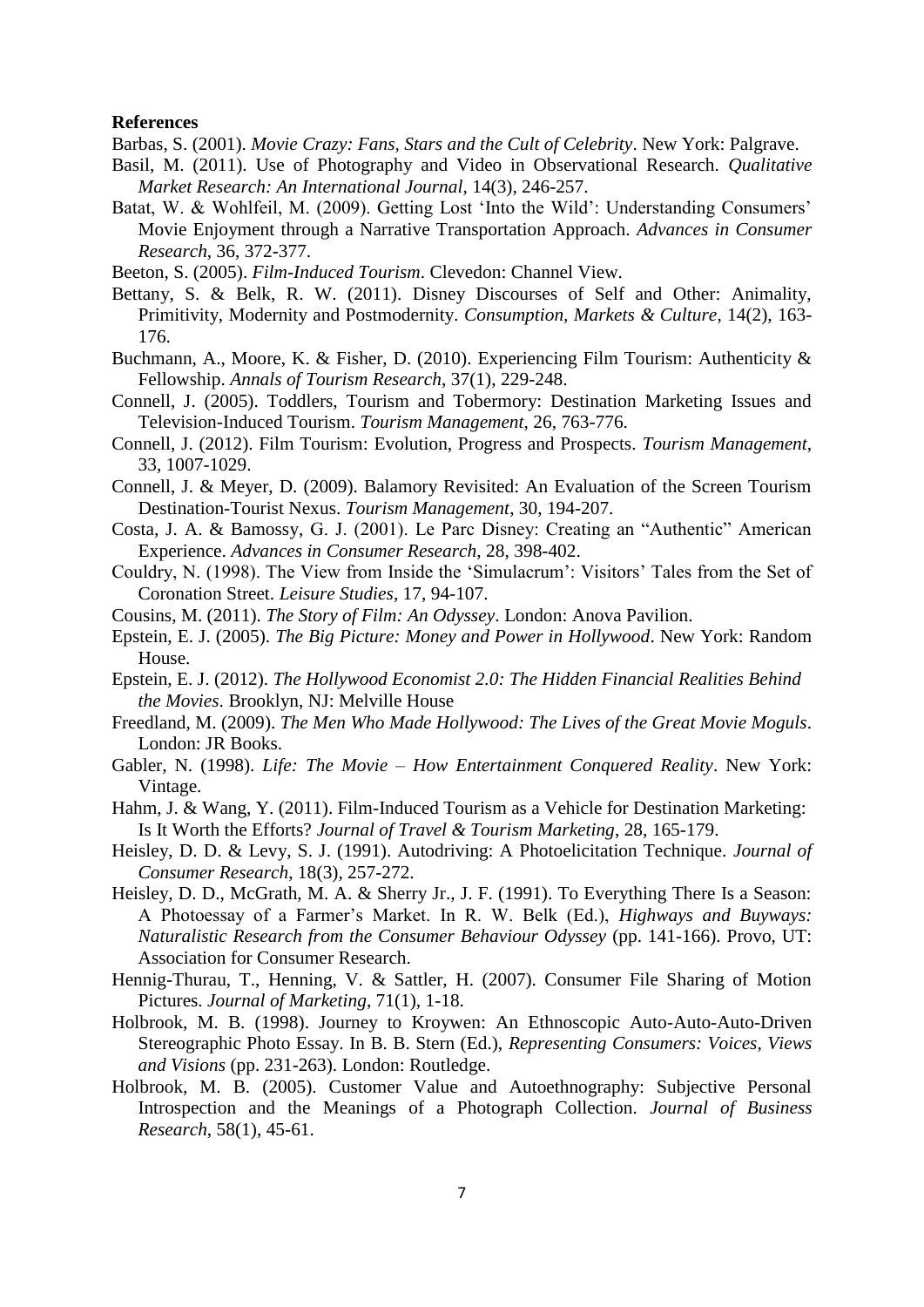- Holbrook, M. B. (2006). Photo Essays and the Mining of Minutiae in Consumer Research: "Bout Time I Got to Phoenix". In R. W. Belk (Ed.), *Handbook of Qualitative Research Methods in Marketing* (pp. 476-493). Cheltenham: Edward Elgar Publishing.
- Holbrook, M. B. & Hirschman, E. C. (1982). The Experiential Aspects of Consumption: Consumer Fantasies, Feelings and Fun. *Journal of Consumer Research*, 9(2), 132-140.
- Houston, H. R. & Meamber, L. A. (2011). Consuming the "World": Reflexivity, Aesthetics and Authenticity at Disney World"s EPCOT Center. *Consumption, Markets and Culture*, 14(2), 177-191.
- Johnson, D. (1981). Disneyworld as Structure and Symbol: Re-Creation of the American Experience. *Journal of Popular Culture*, 15(1), 157-165.
- Kerrigan, F. (2010). *Film Marketing*. Oxford: Elsevier Butterworth-Heinemann.
- Kim, S. (2012). Audience Involvement and Film Tourism Experiences: Emotional Places, Emotional Experiences. *Tourism Management*, 33, 387-396.
- Kreimeier, K. (1996). *The UFA Story: A History of Germany"s Greatest Film Company 1918-1945*. München: Carl Hanser Verlag.
- Munsterberg, H. (1916). *The Photoplay: A Psychological Study*. New York: Appleton.
- Riley, R. & van Doren, C. (1992). Movies as Tourism Promotion: A Push Factor in a Pull Location. *Tourism Management*, 13, 267-274.
- Roesch, S. (2009). *The Experiences of Film Location Tourists*. Bristol: Channel View.
- Scarles, C. (2010). Where Words Fail, Visuals Ignite: Opportunities for Visual Autoethnography in Tourism Research. *Annals of Tourism Research*, 37(4), 905-926.
- Schofield, P. (1996). Cinematographic Images of a City. *Tourism Management*, 17(5), 330- 340.
- Thorp, M. (1939). *America at the Movies*. New Haven: Yale Press.
- Tooke, N. & Baker, M. (1996). Seeing is Believing: The Effect of Film on Visitor Numbers to Screened Locations. *Tourism Management*, 17(2), 87-94.
- Wohlfeil, M. & Whelan, S. (2008). Confessions of a Movie-Fan: Introspection into a Consumer"s Experiential Consumption of "Pride & Prejudice". *European Advances in Consumer Research*, 8, 137-143.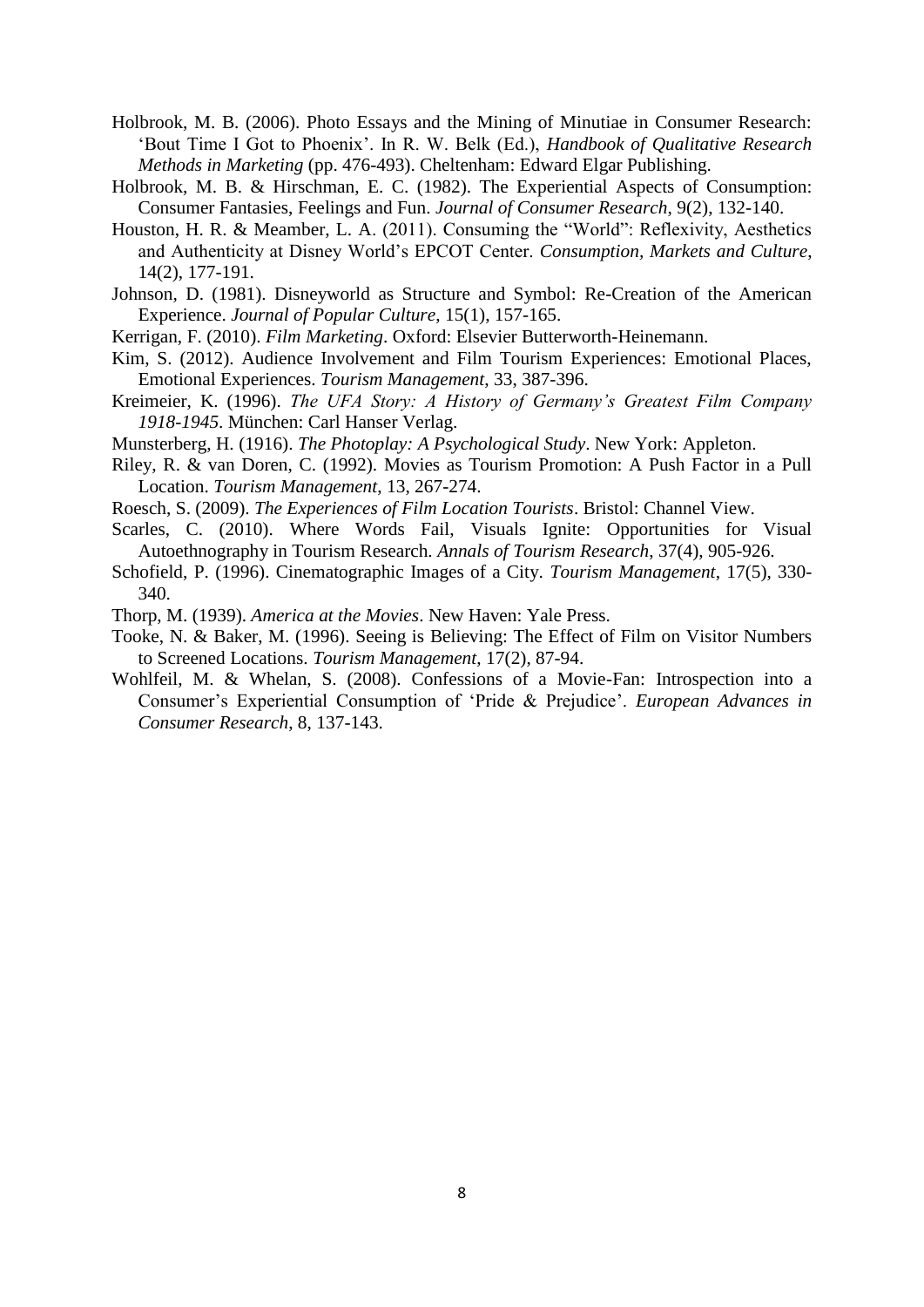**Supporting Photographs from the Warner Brothers Studio Tour, Burbank/LA**



Photo 1: Props from Matrix, Batman, etc. Photo 2: Flying Car from Harry Potter



Photo 3: Nearly Run Over by Hogwarts-Train: Photo 4: On the Studio Set of Friends Playing With the Blue-Screen



Photo 5: Warner's Backlot: The Inner-City Photo 6: Warner's Backlot: Inner City